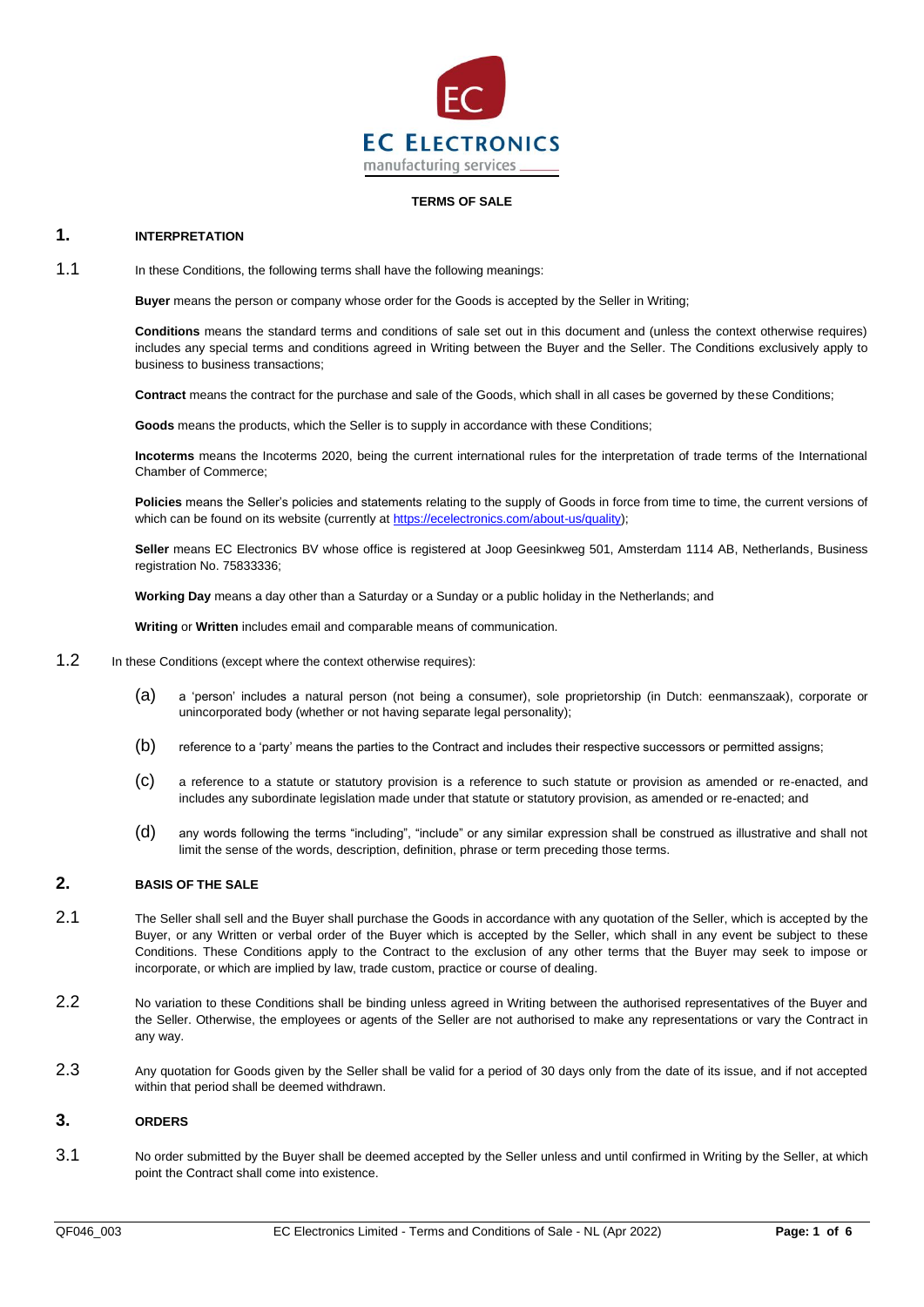- <span id="page-1-4"></span>3.2 No order which has been accepted by the Seller may be cancelled by the Buyer except with the agreement in Writing of the Seller. In the event that cancellation is accepted, it shall be conditional upon the Buyer paying the full costs incurred by the Seller in connection with the manufacturing of the Goods up until the effective date of cancellation, including the materials and time costs incurred relating to design work, tool, dies, special equipment purchased or manufactured specifically for execution of the Contract in question.
- 3.3 Each Delivery of Goods to the Buyer shall be considered a separate Contract for the purposes of this clause [3.](#page-0-0)
- 3.4 The Buyer shall provide the Seller with all relevant, full and accurate information in the any order relating to:
	- (a) the manufacture of the Goods, including details of any applicable specification and designs; and
	- (b) the quality of any materials provided by the Buyer and the interoperability of any manufactured Goods with any other products of the Buyer.
- 3.5 Where agreed, the Buyer shall provide the Seller with any necessary materials in accordance with the instructions in the order, or as otherwise agreed in advance to enable the Seller to perform the Contract. Where the Buyer does not provide the Seller with any specific materials, the Seller shall be free to select its own components and materials to manufacture the Goods.

#### **4. PRICE OF THE GOODS**

- 4.1 The price of the Goods shall be the Seller's quoted price.
- 4.2 The Seller reserves the right by giving notice to the Buyer at any time before Delivery, to increase the price of the Goods to reflect any increase in the cost to the Seller which is due to:
	- (a) any factor beyond the control of the Seller, such as fluctuation in relevant exchange rates, increases in taxes and duties or the increased cost of materials;
	- (b) any request by the Buyer to change the delivery dates, quantities or specification of the Goods ordered; or
	- (c) any delay caused by any instructions of the Buyer or failure by the Buyer to give the Seller any necessary materials, or accurate information or instructions.
- 4.3 The price is given on an ex works basis (Incoterms 2020) and is exclusive of any applicable value added tax, which the Buyer shall be additionally liable to pay to the Seller.

#### <span id="page-1-3"></span>**5. TERMS OF PAYMENT**

- <span id="page-1-0"></span>5.1 The Seller shall be entitled to invoice the Buyer for the cost of all Goods supplied on or at any time after Delivery of the Goods.
- <span id="page-1-1"></span>5.2 Notwithstanding clause [5.1,](#page-1-0) the Seller shall be entitled at any time prior to Delivery of the Goods to invoice in part for the Goods if there is any delay:
	- (a) in the Buyer sending any materials or information necessary for the Seller to perform the Contract; or
	- (b) in delivery caused by the Seller's suppliers.
- 5.3 The Buyer shall pay the price of the Goods as invoiced by the Seller within 30 days from the end of the month in which the Goods are Delivered, unless otherwise stated in Writing and agreed by both parties.
- 5.4 Any pro-forma invoices issued pursuant to clause [5.2\(](#page-1-1)a) or clause [5.9](#page-2-0) shall be payable within 3 Working Days of receipt. The time of payment of the price shall be of the essence of the Contract.
- 5.5 Receipts for payment will be issued only upon request.
- 5.6 If the Buyer fails to make any payment on or before the due date then, without prejudice to any other right or remedy available to the Seller, all invoices issued by the Seller to the Buyer shall immediately become due and payable and the Seller shall be entitled to: (i) terminate (in Dutch: ontbinden) the Contract immediately, without prior notice of default, or suspend any further deliveries to the Buyer; (ii) appropriate any payment made by the Buyer to the Seller under any other contract between them to such Goods as the Seller may think fit, notwithstanding any purported appropriation of any payment by the Buyer; and (iii) charge the Buyer the full cost of recovery of sums outstanding as well as interest in accordance with clause [5.7](#page-1-2) below.
- <span id="page-1-2"></span>5.7 In the event of any late payment, the Seller shall also be entitled to charge the Buyer interest (both before and after any judgement) on the amount unpaid, (such interest to be compounded on a monthly basis) which shall accrue daily from the due date for payment until the time payment is actually received in cleared funds by the Seller at a rate equal to 4% per annum above the Dutch statutory commercial default interest rate.

# QF046\_003 EC Electronics Limited - Terms and Conditions of Sale - NL (Apr 2022) **Page: 2 of 6** 5.8 Payments shall be made by the Buyer in full without any deduction whatsoever, whether by set-off, counter-claim or otherwise.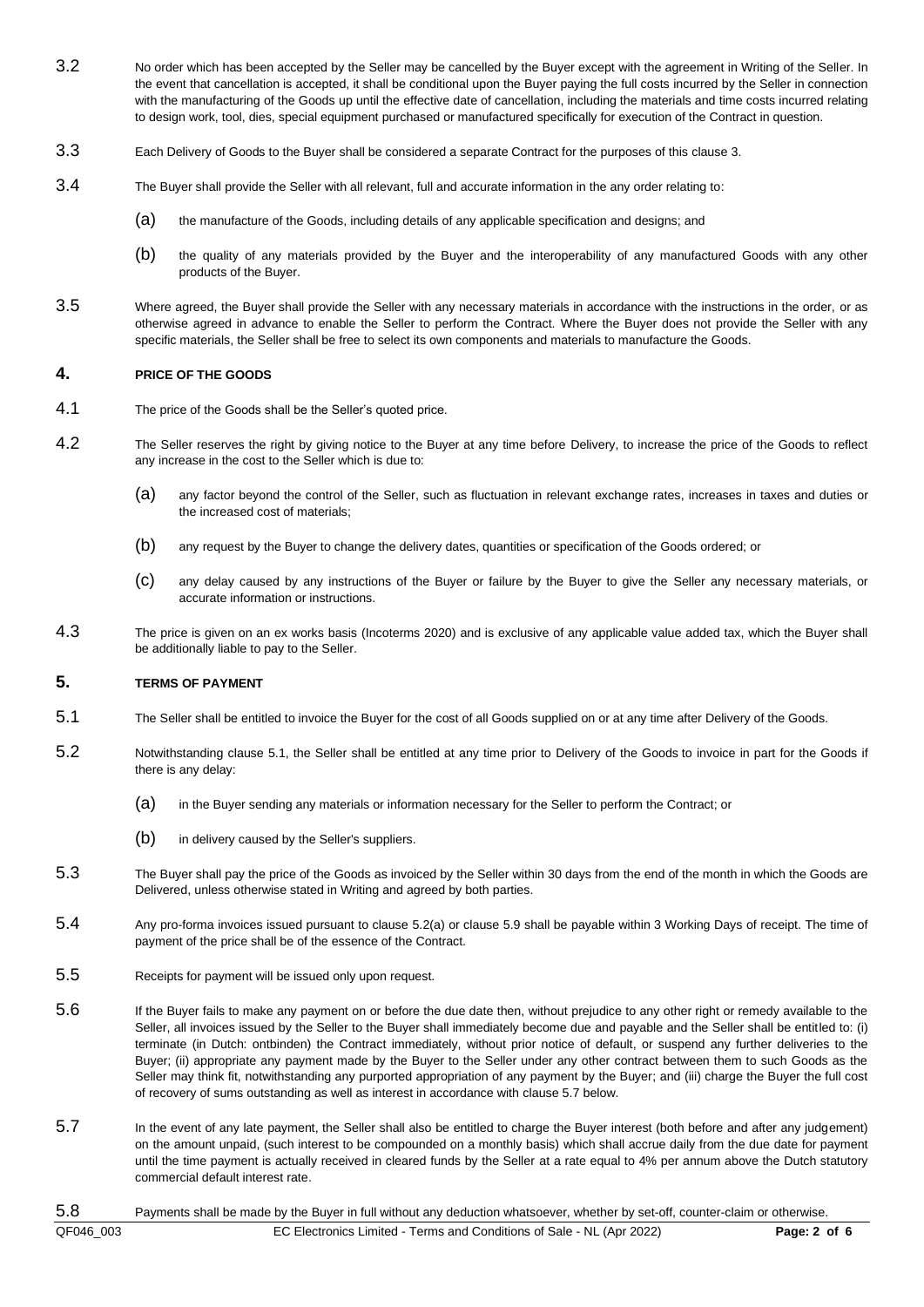<span id="page-2-0"></span>5.9 Where the Buyer has breached the payment terms in this claus[e 5](#page-1-3) more than 3 times within any period of 12 consecutive months, the Seller reserves the right to require payment in advance for any future orders and to issue pro-forma invoices.

# **6. DELIVERY**

- <span id="page-2-1"></span>6.1 Delivery of the Goods shall be completed in accordance with the delivery arrangements specified in the Contract (**Delivery**). Unless delivery by the Seller is agreed in Writing in the Contract (which is subject to additional charges), the Buyer shall collect the Goods from the Seller's premises after the Seller has notified the Buyer that the Goods are ready for collection or, if some other place for delivery is agreed by the Seller, the Seller shall deliver the Goods to that place at the Buyer's cost (unless agreed otherwise with the Seller in Writing in advance). The Buyer shall collect the Goods within 7 days of being notified by the Seller that they are ready for collection pursuant to this clause [6.1.](#page-2-1)
- 6.2 While the Seller shall use reasonable endeavours to fulfil delivery dates, any dates quoted for Delivery of the Goods are approximate only and the Seller shall not be liable for any delay in Delivery of the Goods however caused. In respect of Delivery:
	- (a) Delivery is subject to the relevant lead-times on components and materials that may need to be ordered by the Seller to enable it to manufacture the Goods;
	- (b) time for Delivery shall not be of the essence of the Contract;
	- (c) in the event that the delay exceeds 180 calendar days after the agreed delivery date, the parties shall meet to discuss a revised date for Delivery. In the absence of any agreement and subject to the Buyer paying the Seller's costs referred to in clause [3.2](#page-1-4) up until the effective date of cancellation, the Buyer shall be entitled to cancel the Contract in so far as it relates to the delayed delivery consignment in question; and
	- (d) the foregoing provisions shall be the Buyer's exclusive remedy in respect of such delay in Delivery.
- 6.3 The Seller shall not be liable for any delay in Delivery that is caused by the Buyer's failure to provide the Seller with adequate delivery instructions or any other act or omission of the Buyer.
- 6.4 The Buyer has full responsibility for inspecting the Goods upon Delivery, and a delivery note signed by the representative of the Buyer shall constitute full acceptance by the Buyer of the Goods. The Buyer shall only be entitled to make a claim for defective Goods in accordance with clause [8.5.](#page-3-0) For the avoidance of doubt, a delivery note which is signed as unchecked will be deemed rejected by the Seller.
- 6.5 If, on Delivery, the Buyer finds that some of the Goods fail to meet with agreed standards, and as a result the Buyer wishes to reject the Goods, then the Buyer must give Written notice to the Seller and allow the Seller a reasonable opportunity to examine the Goods. The Buyer shall not be entitled to reject the whole delivery consignment, but only that percentage of the Goods which is defective.
- 6.6 The Seller reserves the right to Deliver the Goods ordered under each Contract in instalments. If Goods are Delivered in instalments, the Seller shall be entitled to invoice for each instalment as and when that instalment is Delivered in accordance with clause [5.1,](#page-1-0) and payment shall be due in respect of each instalment Delivered notwithstanding non-delivery of the other instalments.
- 6.7 If the Buyer fails to take Delivery of the Goods in accordance with clause [6.1](#page-2-1) or fails to give the Seller adequate Delivery instructions (including a correct delivery address) to ensure Delivery in accordance with these Conditions, then, without prejudice to any other right or remedy that the Seller may have, the Seller may (in its sole discretion): (i) store the Goods until Delivery is made to the Buyer and charge the Buyer for all related costs and expenses (including insurance); and/or (ii) sell or otherwise dispose of all or part of the Goods at the best price readily obtainable and (after deducting all reasonable storage and selling expenses) account to the Buyer for any excess over the price under the Contract or charge the Buyer for any shortfall below the price under the Contract.
- 6.8 All cases supplied and charged for will be credited in full if return carriage is paid, in good condition, to the Seller, within 14 days from the date of the invoice and the Seller is duly advised of the return of such cases.

# **7. RISK AND PROPERTY**

- 7.1 Risk of damage or loss of the Goods shall pass to the Buyer on Delivery.
- 7.2 Notwithstanding Delivery and the passing of risk in the Goods, or any other provision of these Conditions, title in the Goods shall not pass to the Buyer until the Seller has received payment in full (cash or cleared funds) of the price of the Goods and for all other goods agreed to be sold by the Seller to the Buyer for which payment is then due.
- 7.3 Until such time as title in the Goods passes to the Buyer, the Buyer shall hold the Goods as the Seller's fiduciary agent and bailee, and shall keep the Goods separate from those of the Buyer and third parties and properly stored, protected and insured against all risks for their full replacement value and identified as the Seller's property.
- 7.4 Until such time as the property in the Goods passes to the Buyer, the Seller shall be entitled at any time to require the Buyer to deliver up the Goods to the Seller and, if the Buyer fails to do so promptly, to enter upon any premises of the Buyer or any third party where the Goods are stored and repossess the Goods.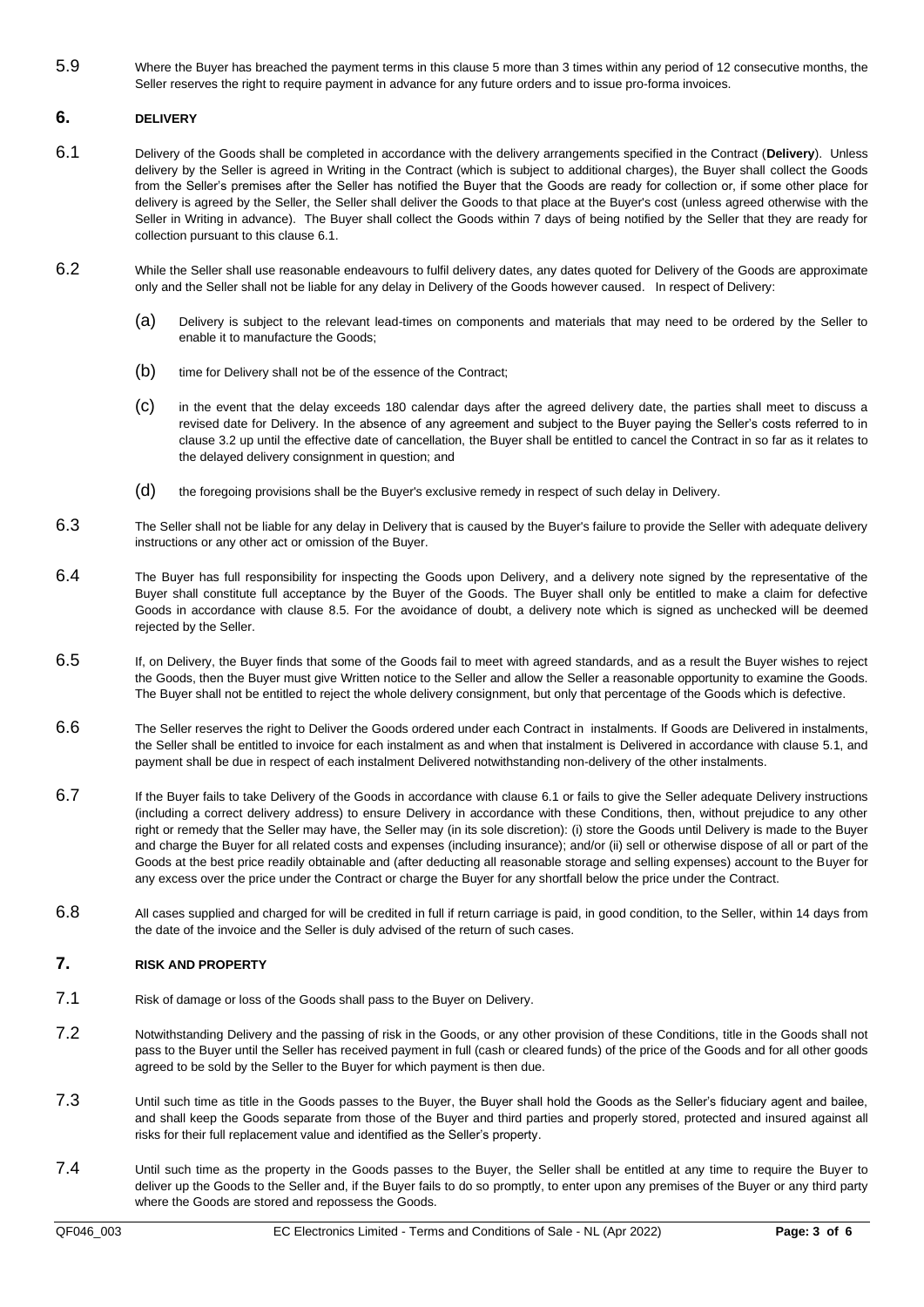- 7.5 The Buyer shall not be entitled to pledge or in any way charge by way of security for any indebtedness any of the Goods which remain the Seller's property. However, if the Buyer should do so in breach of this obligation, all sums owing by the Buyer to the Seller (without prejudice to any of the Buyer's other rights or remedies) shall immediately become due and payable.
- 7.6 All designs, tools, dies etc used in the manufacturing process remain the Seller's property, whether or not a charge is made towards their cost. However, if this has been specifically agreed between the Buyer and the Seller in advance (and provided all payments in relation to the order concerned have been received in full by the Seller), then property in the relevant tools or dies shall be passed to the Buyer. However, no ownership of any intellectual property that the Seller may develop (whether in the form of copyright, designs, know-how or other similar rights of whatever nature) in the course of fulfilling any Orders shall be deemed to pass to the Buyer unless specifically assigned by written agreement.

# **8. WARRANTIES AND LIABILITIES**

- 8.1 Subject to the conditions set out below, the Seller warrants that on Delivery and for a period of twelve months following Delivery the Goods will be free from defects in material and workmanship and will correspond in all material respects with their order specification. This warranty does not apply (without limitation) in relation to:
	- (a) any faults in the Goods due to their order specification, or to materials supplied by the Buyer;
	- (b) any mis-use of the Goods by the Buyer or any end user or failure to follow instructions (oral or Written) as to the storage, commissioning, installation, use and maintenance of the Goods or (if there are none) good trade practice regarding the same;
	- (c) any further use of the Goods after discovery of any defect;
	- (d) any damage or faults due to assembly of Goods with other goods;
	- (e) the design or choice of components for the Goods; or
	- (f) any defect arising as a result of fair wear and tear, wilful damage, negligence, or abnormal storage or working conditions.
- 8.2 Subject as expressly provided in these Conditions, all warranties, conditions or other terms implied by statute or law or otherwise in any way, whether as to quality, fitness for purpose or otherwise are excluded to the fullest extent permitted by law.
- 8.3 If Goods are manufactured to the Buyer's design or specification, the Buyer warrants that it has all necessary rights to instruct the Buyer to do so. The Buyer shall indemnify the Seller against all claims, damages, losses, costs, expenses and liabilities (including any direct, indirect or consequential losses, loss of profit, loss of reputation and all interest, penalties and legal and other reasonable professional costs and expenses) suffered or incurred by the Seller arising out of or in connection with any claim made by a third party against the Seller that the Seller's use of the design or specification (actually or allegedly) infringes, or that the Goods themselves (as a result of such design or specification) infringe or that the use or resale of the Goods infringes patent, copyright, design, trade mark or other industrial, intellectual property rights or other third party rights of whatever nature.
- 8.4 If the Goods are manufactured using materials supplied by the Buyer to the Seller, the Buyer will indemnify the Seller against all claims, damages, losses, costs, expenses and liabilities (including any direct, indirect or consequential losses, loss of profit, loss of reputation and all interest, penalties and legal and other reasonable professional costs and expenses) suffered or incurred by the Seller arising out of or in connection with any claim made by a third party against the Seller that such Goods are defective where the defect results of the materials supplied by the Buyer.
- <span id="page-3-0"></span>8.5 Any claim by the Buyer which is based on: (i) a non-delivery of a consignment of Goods or loss of any part of a consignment must be notified to the Seller in Writing within 5 Working Days of the date of the relevant invoice or within 5 Working Days of the date of knowledge of such non-delivery, whichever is sooner, or (ii) a breach of the warranty in condition 8.1 must be notified to the Seller in Writing during the twelve month warranty period giving full details of the relevant claim and in any event within 28 calendar days of the time when the Buyer discovers the defect. If the Buyer does not notify the Seller accordingly, the Buyer shall not be entitled to make any such claim, the Seller shall have no liability for such defect or failure, and the Buyer shall be bound to pay the price as if the Goods had been delivered in accordance with the Contract.
- 8.6 Where any valid claim in respect of any of the Goods which is based on any defect in the quality or condition or quantity of the Goods is notified to the Seller in accordance with these Conditions, the Seller shall be entitled to replace the Goods (or the part in question) free of charge or, at the Seller's sole discretion, refund to the Buyer the price of the Goods (or a proportionate part of the price), but this shall be the Buyer's sole remedy and the Seller shall have no further liability to the Buyer. Prior authorisation of the Seller must be obtained before returning any Goods. The Seller shall also have the right to specify the method of packing and mode of delivery of such returned Goods.
- 8.7 Except in respect of death or personal injury caused by the Seller's negligence (in which case liability is not excluded or limited), (i) the Seller shall not be liable to the Buyer for any loss of profits, loss of sales or business opportunities (whether direct or indirect) or for any indirect special or consequential loss of damage, costs, expenses or other claims for compensation whatsoever (whether caused by breach of contract, negligence of the Seller, its employees or agents or otherwise howsoever) which arise out of or in connection with the Contract and the supply of the Goods or their use or resale by the Buyer and (ii) the entire liability of the Seller under or in connection with the Contract for any one claim or series of related claims shall not exceed the price paid for the affected Goods under the relevant Contract, except as expressly provided in these Conditions.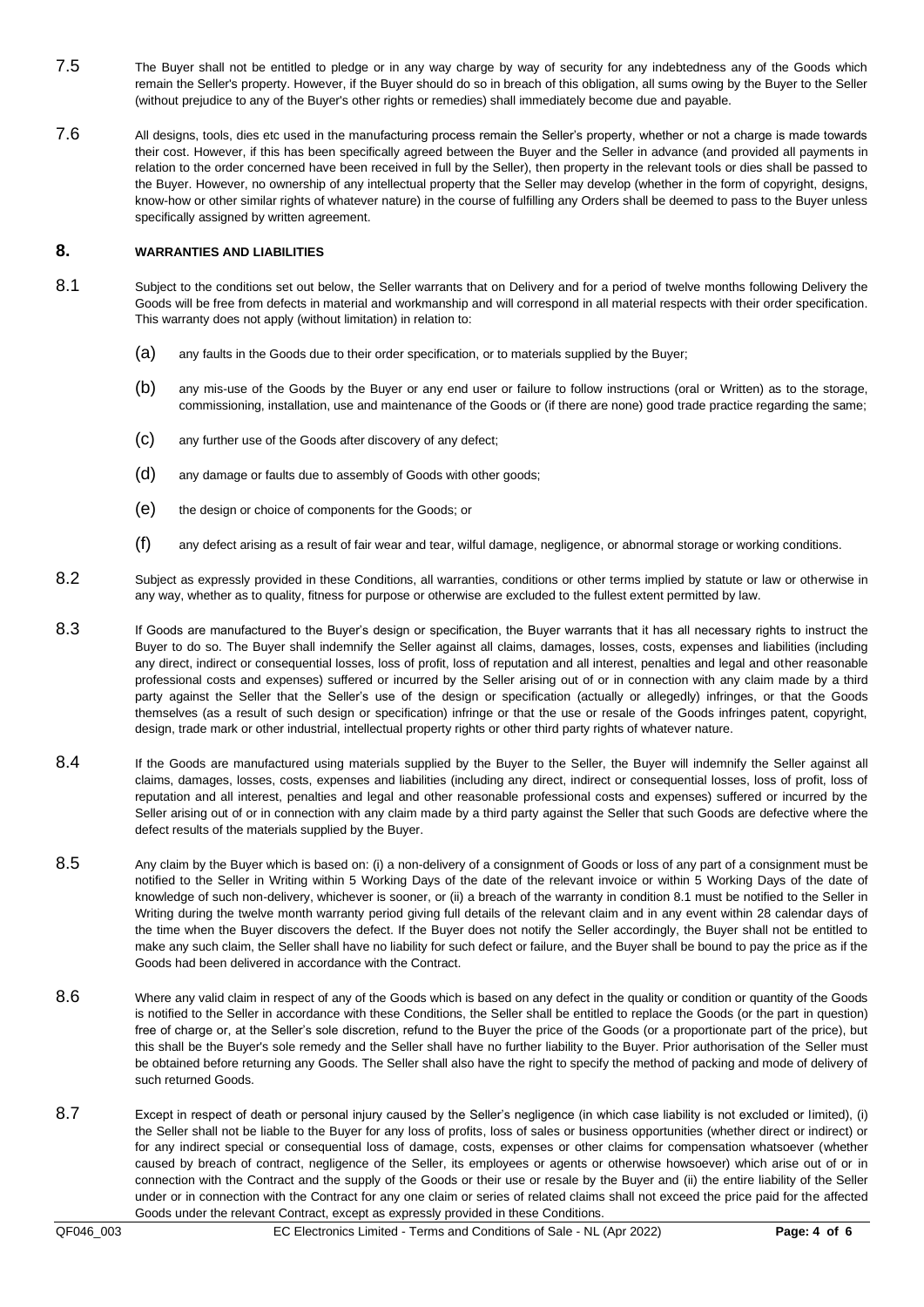## <span id="page-4-0"></span>**9. INSOLVENCY OF BUYER**

## 9.1 This clause applies if:

- (a) the Buyer makes any voluntary arrangement with its creditors or (being an individual or firm) becomes bankrupt or (being a company) becomes subject to an administration order or goes into liquidation (otherwise than for the purposes of amalgamation or reconstruction); or an encumbrancer takes possession, or a receiver is appointed, of any of the property or assets of the Buyer; or
- (b) the Buyer ceases, or threatens to cease, to carry on business; or
- (c) the Seller reasonably apprehends that any of the events mentioned above is about to occur in relation to the Buyer and notifies the Buyer accordingly.
- 9.2 If this clause [9](#page-4-0) applies then, without prejudice to any other right or remedy available to the Seller, the Seller shall be entitled to terminate (in Dutch: *ontbinden*) the Contract immediately, without prior notice of default, or suspend any further deliveries under the Contract without any liability to the Buyer and if the Goods have been Delivered, but not paid for, the price shall become immediately due and payable notwithstanding any previous agreement or arrangement to the contrary.

# <span id="page-4-1"></span>**10. EXPORT AND SUPPLY CHAIN**

- 10.1 Where the Goods are supplied for export from the Netherlands, the provision of this clause [10](#page-4-1) shall apply in addition to and notwithstanding any other provision of these Conditions.
- 10.2 The Buyer shall be responsible for complying with any legislation or regulations governing the importation of the Goods into the country of destination and for the payment of any duties thereon. The Buyer shall also be responsible for ascertaining if there are any particular local laws applying to the supply of the Goods to that country of destination which may affect the Seller, to take legal advice on this and to inform the Seller of any steps which may be necessary.
- 10.3 Unless otherwise agreed in Writing between the Buyer and the Seller, the Goods shall be delivered CIF the agreed destination.
- 10.4 The Seller shall have no liability for any claim in respect of any damage or deterioration of the Goods during transit.
- 10.5 The Buyer undertakes not to offer the Goods for resale in any country other than the country of destination or any other country notified to the Seller at the time the order is placed without prior discussion with the Seller.
- <span id="page-4-2"></span>10.6 The Seller sources materials and components and manufactures products in accordance with the Policies, including its Conflict Minerals Policy. The Seller shall provide reasonable assistance to respond to reasonable enquires relating to its Policies and procedures. Any extensive enquiries from the Buyer in this regard, may be subject to the Buyer paying to the Seller the Seller's reasonable costs incurred in investigating and responding to such enquiries (at the Seller's standard rates from time to time).
- 10.7 Subject to the Seller complying with the requirements described in clause [10.6](#page-4-2) and unless agreed otherwise in the Contract, the Buyer acknowledges and agrees that the Seller is free to source materials and components from its own selected manufacturers.

## **11. GENERAL**

- 11.1 Unless the context otherwise requires, any term or expression which is defined in or given a particular meaning by the Incoterms shall have the same meaning in these Conditions, but if there is any conflict between the provisions of the Incoterms and these Conditions, the latter shall prevail.
- 11.2 Any notice required or permitted to be given by either party to the other under these Conditions shall be in Writing addressed to that other party at its registered office or principal place of business or such other address as may at the relevant time have been notified pursuant to this provision to the party giving the notice.
- 11.3 No waiver by the Seller of any breach of the Contract by the Buyer shall be considered as a waiver of any subsequent breach of the same or any other provision.
- 11.4 The Seller shall be entitled to vary these Conditions by giving notice in Writing to the Buyer of the variation and the variation shall take effect 7 days from the date of such notice unless the Buyer objects in Writing in respect of any binding Contract.
- <span id="page-4-3"></span>11.5 The Seller shall not be liable to the Buyer or be deemed in breach of the Contract by reason of any delay in performing or any failure to perform any of its obligations in relation to the Goods or under these Conditions if the delay or failure was due to any cause beyond its reasonable control, including an epidemic, pandemic or following government guidance in response to the same (a **Force Majeure Event**). If any Force Majeure Event prevents the Seller from performing the Contract in accordance with its terms for more than 60 days the Contract may be terminated with immediate effect by either party giving notice in Writing to the other. Termination by the Buyer pursuant to this clause [11.5](#page-4-3) is conditional upon the Buyer paying for the Goods Delivered as well as the full costs incurred by the Seller in connection with the manufacturing of the Goods up until the effective date of cancellation, including the materials and